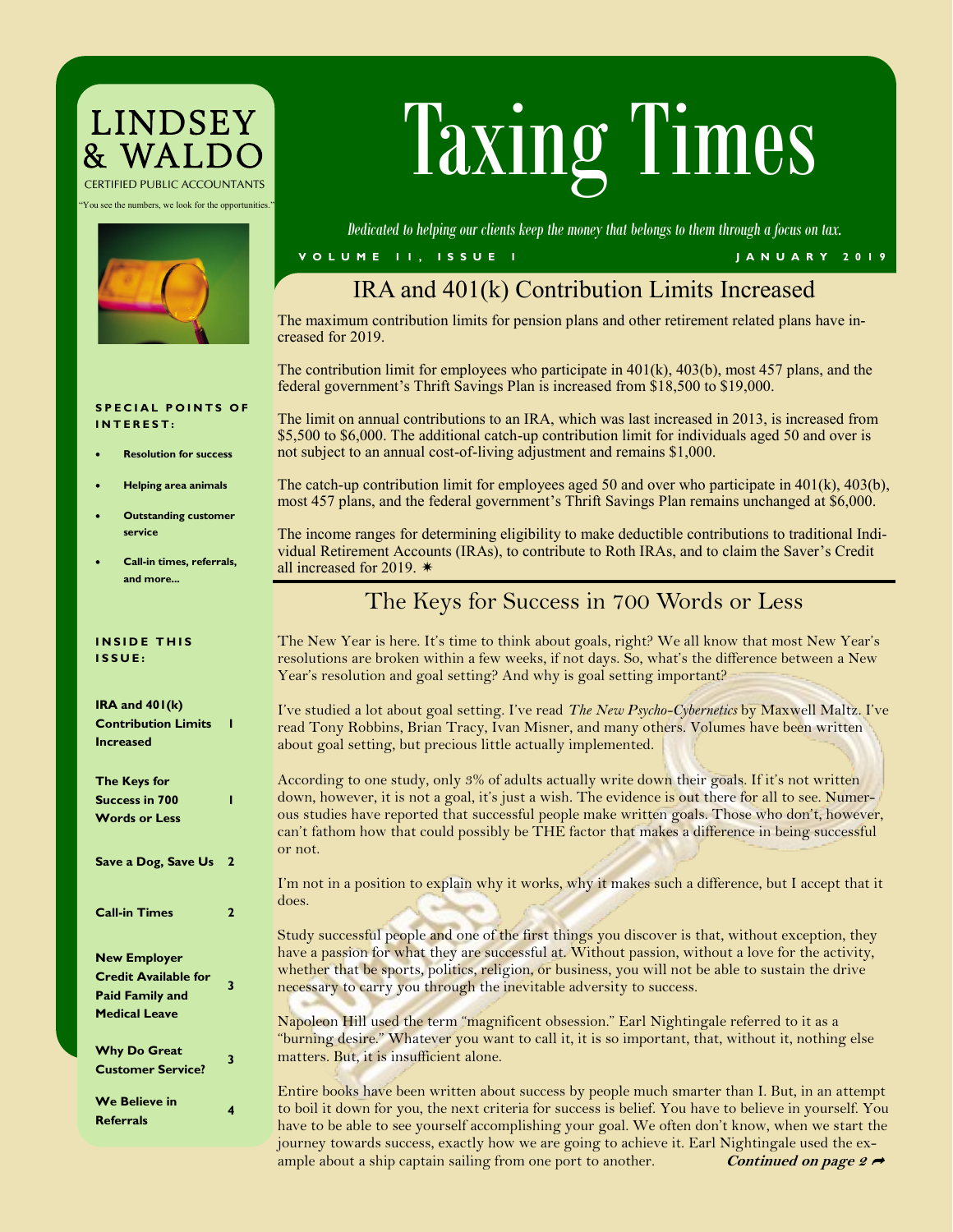#### The Keys for Success in 700 Words or Less—*continued from page 1*

For fully 99% of his journey the captain can't see his next port of call. But, he knows what actions he must take; what systems he must use; what feedback he needs to receive in order to make course corrections so that he will indeed arrive safely at his next port of call.

We have to visualize ourselves as being there now. We have to be clear about what the goal is. We have to be focused on its achievement. If the captain wasn't clear about his next port of call he would likely sail around in circles, or end up crashing on a reef somewhere.

One of the best ways to get this clarity is to write your goal as if you've already accomplished it. For instance, if your goal is to earn \$250,000 per year, you might write your goal like this:

It is 2019, and I am earning \$4,800 per week by providing such and such product or this and that service to my customers/clients/ patients.

Your goal must be written in the affirmative and must be written as if you've already accomplished it at a given point in time. It needs to be specific and written in such a manner that you can gauge your progress toward that goal. You need to be as specific as possible about your behavior, about the actions you need to take to be successful. It's a lot easier for us to monitor and adjust our behavior than it is to monitor and adjust the results.

We can't actually control the results, but we do control our own actions. So, we have to take responsibility for what we do control.

So, why do so few people achieve the pinnacle of success? Are they more passionate? Are they born with better self-esteem? Are they better at visualizing? Are they better goal setters? Are they just the winners?

Yes and no. The biggest enemy of success, the biggest enemy of your success, is not failure...

It is complacency.  $*$ 

#### Save a Dog, Save Us

*If not us, then who? If not now, then when? ~ John E Lewis*

Even after an exhaustive evaluation of the Mobile County Animal Shelter (MCAS), some things still haven't changed. The shelter still doesn't have the desperately needed funds for an isolation facility to curb the spread of disease, a sanitizable play or walk area, and sewage improvements.

The assessment was completed by Maddie's Shelter Medicine program at the University of Florida and funded by a Maddie's Fund grant awarded to the County in 2012.

"No one else stepped up, so I did," Cindie Carter, owner of [Walks and](https://walksandwags.com/)  [Wags](https://walksandwags.com/) in Mobile told *Taxing Times*. According to Carter, the shelter needs \$549,000 in capital improvements to ensure that the dogs aren't overcrowded.

Facility upgrades will allow the staff to focus on disease control, safe adoptions, education and community outreach concerning preventing cruelty to animals, medical procedures, eliminating euthanasia of adoptable animals, and maintaining best practices for the animals' wellbeing.

With a group of friends, including County Commissioner Connie Hudson, Carter formed Mobile County P.A.L.S. The mission of P.A.L.S. (Protecting Animals' Lives Society) is to raise funds to support the Mobile County Animal Shelter's capital improvement needs so they can expand both facility accommodations and services.

Carter would like to see the MCAS be a community resource for learning about pet training and care, "a place to make your dog's and your life better." According to Carter, the largest group of dogs to enter the

shelter come from those that have been abandoned and owner education before adoption could go a long way toward reducing those numbers.

Mobile County P.A.L.S. would, of course, love your cash donations, but as an all-volunteer organization, would also appreciate your time. Time spent loving or walking the dogs, time spent helping to write grant proposals, or time spent improving their website.

The primary responsibility of the Mobile County Animal Control is to impound animals roaming at large without a current rabies tag. Most of the dogs and cats picked up are abandoned animals left to their own resources to survive on the streets. These animals live in harsh environmental conditions, scavenging for food, and subjected to serious illness and injury. The shelter is required to pick up these animals and place them on a seven-day hold that would allow an owner, if there is one, to reunite with them.

If you would like more information about Mobile County P.A.L.S., to donate, or to volunteer, go to their website at [www.mobilecountypals.com.](https://mobilecountypals.com/) 

This month's special Member-Only callin times for Lindsey's Insider's Circle will be 1/21/19 from 2:00 to 4:00 pm. To schedule your appointment, contact Kristen at (251) 633-4070. Not a member yet?

Find out how to become one TODAY!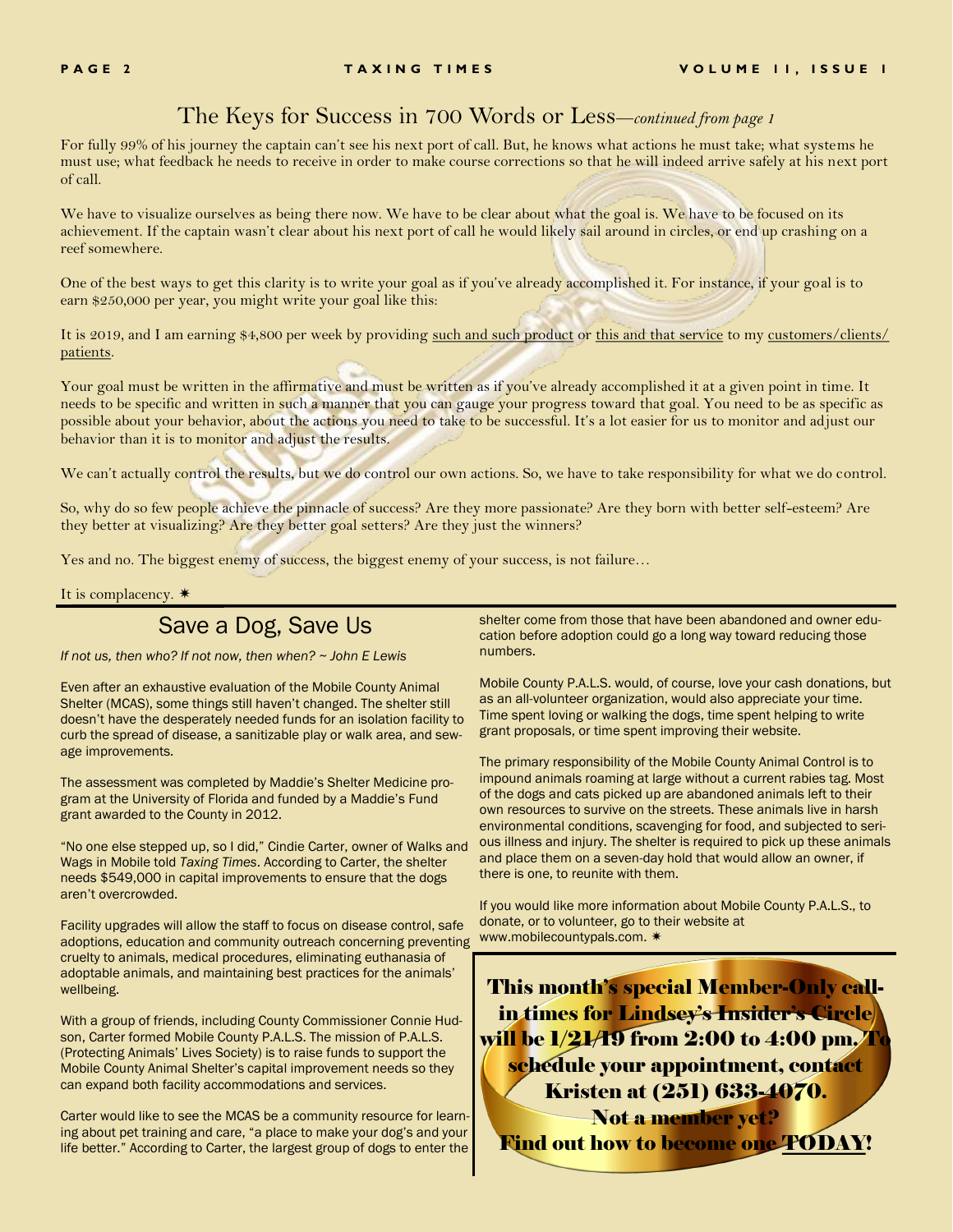#### New Employer Credit Available for Paid Family and Medical Leave

The Tax Cuts and Jobs Act (TCJA) introduced a new credit for family and medical leave which is available for wages paid to qualifying employees on family and medical leave. The credit is temporary and won't be available beyond 2019, unless Congress extends it.

The credit is available on amounts paid to employees on leave if the amount paid is at least 50% of their normal wages and the leave payments are made in employer tax years beginning in 2018 and 2019.

For leave payments of 50% of normal wages, the credit amount is 12.5% of wages paid on leave. If the leave payment is more than 50% of normal wages, then the credit is increased by .25% for each 1% by which the rate is more than 50% of normal wages. So, if the leave payment is 100% of the normal rate, i.e. is equal to the normal rate, then the credit is raised to 25% of the leave payment rate. The maximum leave allowed for any employee for any tax year is 12 weeks.

Eligible employers are those with a written policy in place allowing (1) qualifying full-time employees at least two weeks of paid family and medical leave a year, and (2) less than full-time employees a pro-rated amount of leave. On that note, qualifying employees are those who have (1) been employed by the employer for one year or more, and (2) who, in the preceding year, had compensation not above 60% of the compensation threshold for highly compensated employees. Paid leave provided as vacation leave, personal leave, or other medical or sick leave is not considered family and medical leave. \*

### Why Do Great Customer Service?

I'm scratching my head over a couple of recent experiences with a particular quick service (formerly known as fast food) restaurant. The brand of quick service restaurant is not one of my favorites, so I don't visit very often. But, my last visit was my last.

I try to keep in mind the old adage, quality, service, price: pick any two because you can't have all three. But, I think whatever combination the business decides on, service should almost always be in the mix.

One day, a couple of weeks ago, I dropped in at that particular restaurant, close to my office, on a weekday lunch and the drive-thru appeared to have a dozen or so cars lined up. Hoping to lessen my wait, I made the choice to park and go inside to the counter. There was only one person in front of me when I walked in. However, in the time it took to place my order and wait for its delivery over the counter, all twelve cars had been served.

Okay. They've made the decision to concentrate quick service only on the drive-thru customers. That's their choice, I suppose.

So last Sunday morning, I give them another try. Knowing better now, I go through the drive-thru. I pull up to the order station and request a parfait and a frappe'. I didn't specify the size or flavor for either, because only one choice was listed on the menu board.

"You want two parfaits?" the speaker asked.

"No," I said, "I'd like a parfait and a frappe'."

"So, you want a parfait and a parfait?"

Feeling that some of these quick service restaurants invest in speakers and microphones obtained from Radio Shack, close-out sales, I repeated myself again. "No, I want a parfait and a frappe', f-r-a-p-p-e."

"Well, thank you for finally speaking correct English."

OMG! She really said that? A little shocked and aghast, I responded, "You shouldn't talk to customers like that."

"You shouldn't talk to me like that."

Think this is one of those times, when a hormone-raging teenager who was working on three hours of sleep after attending a concert the night before went off script and stuck her foot in her mouth? Nope, this was the manager.

Perhaps the "do unto others" thing should carry a little more weight with her and her company. It certainly does with the folks at Disney. They still seem to have an edge on this service thing.

Disney teaches this service thing from day one. Each Cast Member (what Disney calls their employees) starts off day one with Disney Traditions. Some of the Traditions seem like common sense, others like the Golden Rule. Here are some of my favorites:

Our aim is to always exceed our Guest's expectations. This phrase is often attributed in various forms to Walt Disney himself. The key point here isn't exceeding expectations, it's always exceeding expectations. If you go into a store to buy a can of white paint and the clerk guides you to a better-quality paint or to a special offer, they may well be on the way to exceeding your expectations. Happy customer! So, the next time you need paint, you'll go back to the same store, right? But, what happens if the store misses out on the 'always' part and your next visit is less than spectacular? Your expectations have been raised and the store's fall from grace will be all the more catastrophic.

The front-line is the bottom line. The team members in front of the customer are the ones they see – look after them, teach them well, support them. Every face to face interaction is a moment of truth. If a customer interacts with 50 Cast Members, there are 50 moments of truth. If there are 49 great moments and one bad, which do *Continued on back page*